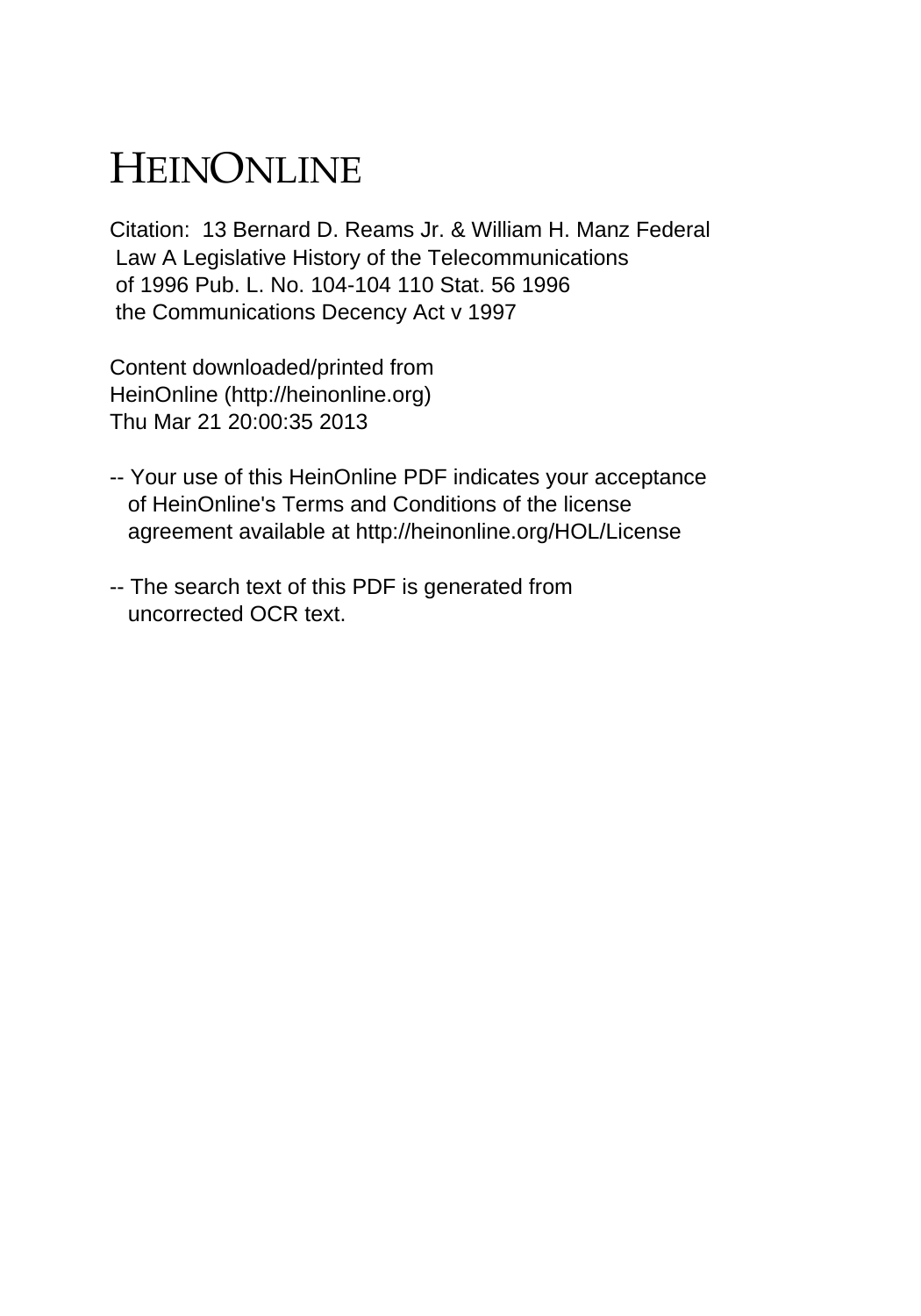## **INTRODUCTION**

## **AN OVERVIEW OF TIRE TELECOMMUNICATIONS ACT OF 1996**

The "Telecommunications Act of **1996,"** signed into law on February **8, 1996,** opens up competition between local telephone companies, long-distance providers, and cable companies; expands the reach of advanced telecommunications services to schools, libraries, and hospitals; and requires the use of the new V-chip technology to enable families to exercise greater control over the television programming that comes into their homes. This Act lays the foundation for the investment and development that will ultimately create a national information superhighway to serve both the private sector and the public interest.

President Clinton noted that the Act will continue the efforts of his administration in ensuring that the American public has access to many different sources of news and information in their communities. The Act increases, from **25** to **35** percent, the cap on the national audience that television stations owned **by** one person or entity can reach. This cap will prevent a single broadcast group owner from dominating the national media market.

Rates for cable programming services and equipment used solely to receive such services will, in general, be deregulated in about three years. Cable rates will be deregulated more quickly in communities where a phone company offers programming to a comparable number of households, providing effective competition to the cable operator. In such circumstances, consumers will be protected from price hikes because the cable system faces real competition.

This Act also makes it possible for the regional Bell companies to offer long-distance service, provided that, in the judgment of the Federal Communications Commission **(FCC),** they have opened up their local networks to competitors such as long-distance companies, cable operators, and others. In order to protect the public, the **FCC** must evaluate any application for entry into the long-distance business in light of its public interest test, which gives the **FCC** discretion to consider a broad range of issues, such as the adequacy of interconnection arrangements to permit vigorous competition. Furthermore, in deciding whether to grant the application of a regional Bell company to offer long-distance service, the **FCC** must accord "substantial